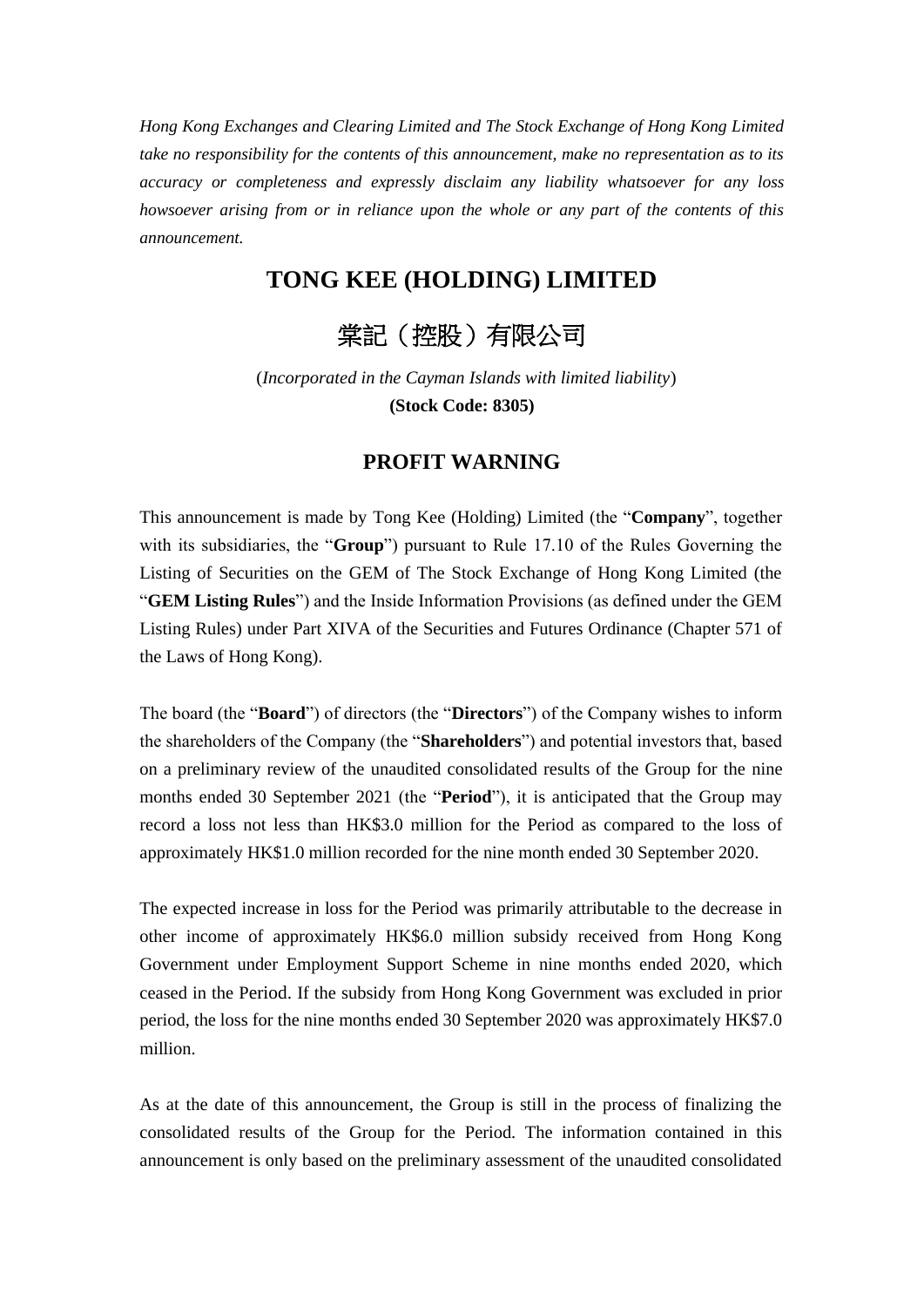management accounts of the Group made by the Board with reference to the information currently available to the Board and is not based on any figure or information which has been audited or reviewed by the auditors of the Company or reviewed by the audit committee of the Board and may be subject to adjustments where necessary.

Shareholders and potential investors are advised to read carefully the results announcement of the Group for the Period, which is expected to be published by 09 November 2021.

**Shareholders and potential investors are advised to exercise caution when dealing in the shares of the Company.**

> By order of the Board **Tong Kee (Holding) Limited Heung Chung Sum** *Chairman*

Hong Kong, 4 November 2021

*As at the date of this announcement, the executive Directors are Mr. Heung Chung Sum and Mr. Chan Wai Hon Alan; the non-executive Directors are Ms. Heung Joe Yee and Ms. Heung Joe Tung; and the independent non-executive Directors are Dr. Ip Wai Hung, Mr. Ko, Wilson Wai Shun and Mr. Chan Chi Hang.*

*This announcement, for which the Directors collectively and individually accept full responsibility, includes particulars given in compliance with the Rules Governing the Listing of Securities on GEM of The Stock Exchange of Hong Kong Limited for the purpose of giving information with regard to the Company. The Directors, having made all reasonable enquires, confirm that, to the best of their knowledge and belief, the information contained in this announcement is accurate and complete in all material respects and not misleading or deceptive, and there are no other matters the omission of which would make any statement herein or this announcement misleading.*

*This announcement will remain on the ''Latest Company Announcements'' page of the GEM*